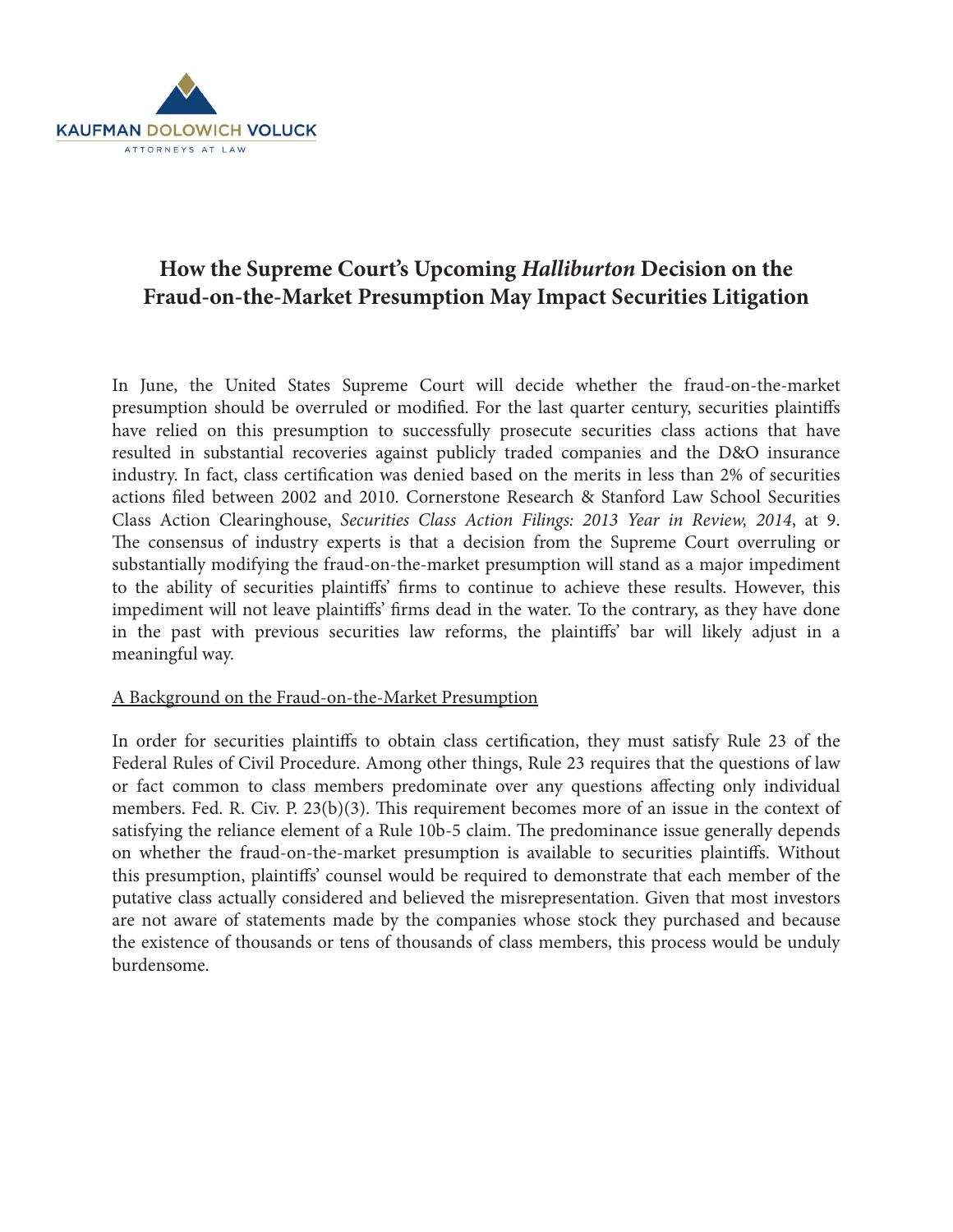The Supreme Court endorsed the fraud-on-the-market presumption in *Basic v. Levinson*, 485 U.S. 224 (1988). The Court recognized that requiring a Rule 10b-5 plaintiff to show how he would have acted in the absence of the misrepresentation would create an "unnecessarily unrealistic evidentiary burden." *Id.* at 245. Accordingly, the Court permitted the use of a rebuttable presumption of reliance based on the fraud-on-the-market theory. The fraud-on-themarket theory is based on the hypothesis that, in an open and developed securities market, the price of a company's stock is determined by the available material information regarding the company and its business, and misleading statements will therefore defraud stock purchasers even if investors do not directly rely on the misstatements. *Id.* at 241-42. According to *Basic*, an investor who buys or sells stock at the price set by the market does so in reliance on the integrity of that price, and because all publicly available information is reflected in the market price, an investor's reliance on any public material misrepresentations may be presumed for purposes of a Rule 10b-5 action. *Id.* at 247. As this is only a presumption of reliance, the Court explained that any showing severing the link between the alleged misrepresentation and either the stock price or the investor's decision to trade would be sufficient to rebut the presumption. *Id.* at 248.

Therefore, *Basic* has provided a framework for securities plaintiffs to avoid having to prove that each individual investor relied on the alleged misrepresentations, provided that the stock traded in an efficient market where the price reflected all publicly available information. While the fraud-on-market presumption is still subject to challenge after class certification during the summary judgment and trial phases, most securities class actions settle even before class certification is tested on the merits, often during the pleadings stage or soon after the plaintiffs' claims survive the pleading stage. In fact, with respect to all securities class actions filed and resolved between 2000 and 2013, 73% were either settled or dismissed prior to the filing of a motion for class certification, and a decision on a class certification motion was reached in only 15% of all securities actions filed during this time. Dr. Renzo Comolli & Svetlana Starykh, *Recent Trends in Securities Class Action Litigation: 2013 Full-Year Review*, NERA Economic Consulting, Jan. 21, 2014, at 19. Thus challenging the presumption after class certification has had little to no effect on securities class action litigation.

In recent years, two other U.S. Supreme Court decisions addressed the fraud-on-the-market presumption. First, in *Erica P. John Funds, Inc. v. Halliburton Co.* (a previous Supreme Court decision in the same *Halliburton* lawsuit), the Court unanimously held that the plaintiff was not required to prove loss causation at the certification stage. 131 S. Ct. 2179, 2187 (2011). Then, in *Amgen Inc. v. Connecticut Retirement Plans and Trust Funds*, while the Court acknowledged that materiality is indisputably an essential predicate of the fraud-on-the-market theory, it concluded that proof of materiality is not needed to ensure that the *questions* of law or fact common to the class will predominate over any questions affecting only individual members for purposes of certifying a class. 133 S. Ct. 1184, 1195 (2013). The Court in *Amgen* also held that rebuttal evidence on the issue of materiality would not undermine the predominance of questions common to the class, and therefore such rebuttable evidence should be reserved for summary judgment or trial. *Id.* at 1203-04. Notably, the concurring and dissenting opinions in *Amgen* expressed reservations regarding the fraud-on-the-market theory and questioned the validity of *Basic*.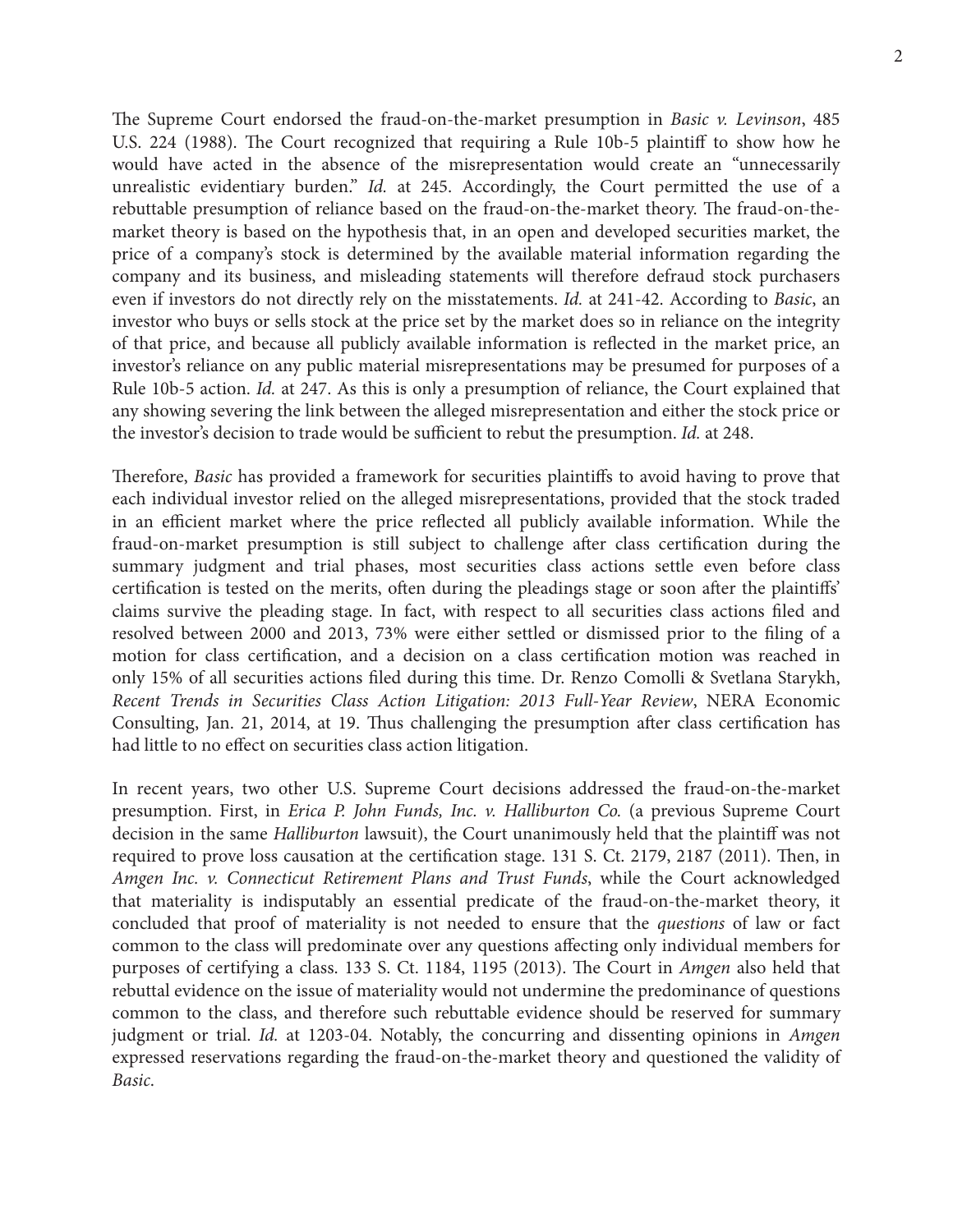## The Forthcoming *Halliburton* Decision

Now, the Supreme Court has granted certiorari to resolve certain issues that arose on remand in the *Halliburton* case. The specific questions presented on appeal are (1) whether the Court should overrule or substantially modify the holding of *Basic* to the extent that it recognizes a presumption of class-wide reliance derived from the fraud-on-the-market theory; and (2) whether, in a case where the plaintiff invokes the presumption of reliance to obtain class certification, the defendant may rebut the presumption and prevent class certification by introducing evidence that the alleged misrepresentations did not distort the market price of its stock.

In its brief, Halliburton argues that the Supreme Court should overrule *Basic* essentially because its "simplistic understanding of market efficiency is at war with economic realities" and "massively expands 10b-5 liability in stark contrast to the Court's consistent holdings that the judicially created action must be narrowly construed." According to Halliburton, *Basic* also "undercuts the Court's insistence that plaintiffs invoking Rule 23 must *affirmatively show* that common issues predominate, not presume they do." Alternatively, Halliburton contends the Court should at least substantially modify the threshold for invoking its presumption of reliance. Halliburton argues that, since stock prices do not efficiently incorporate all types of information at all times even in well-developed markets, "plaintiffs seeking class certification should be required to prove that the alleged misrepresentation *actually* distorted the market price," thereby more closely aligning the reliance presumption with economic reality and with Rule 23's requirement that common issues predominate.

Lead Plaintiff, Erica P. John Funds, Inc. (" Fund"), in its respondent brief, argues that *Basic* is well-settled, explaining that the Supreme Court has repeatedly cited its holding favorably and that, for decades, the SEC has consistently supported private securities actions employing the Basic framework as an essential supplement to federal securities enforcement efforts. Both corporate directors and officers and institutions purportedly have relied on *Basic's* deterrent effect. The Fund further contends that Congress had expressly considered overturning *Basic* and could have done so at any time over the past quarter century. Instead, as argued, Congress left the *Basic* framework in place even when imposing rigorous standards on pleading securities fraud actions and the appointment of lead counsel for example. The Fund goes on to argue that, "[n]ot only is the question of whether to overrule *Basic* the prerogative of Congress under wellestablished principles of *stare decisis*, but *Basic* was correctly decided." According to the Fund, *Basic* itself makes clear that the economic debate over the efficient capital market hypothesis is irrelevant because even critics of the hypothesis uniformly accept that stock prices generally react reasonably promptly to material, public information. The Fund explains that *Basic* accounts for the fact that not all markets are efficient by requiring plaintiffs to submit proof sufficient to trigger the presumption and by permitting defendants to rebut it. The Fund also disputes Halliburton's alternative arguments. The Fund challenges the notion of requiring proof of price impact at the class certification stage as an improper attempt to insert a merits inquiry into the class certification process. The Fund also contests the suggestion of permitting defendants to rebut the presumption with evidence of lack of price impact at the class certification stage, explaining that rebuttal is a matter for trial and allowing for this would conflict with Rule 23 and the *Amgen* decision.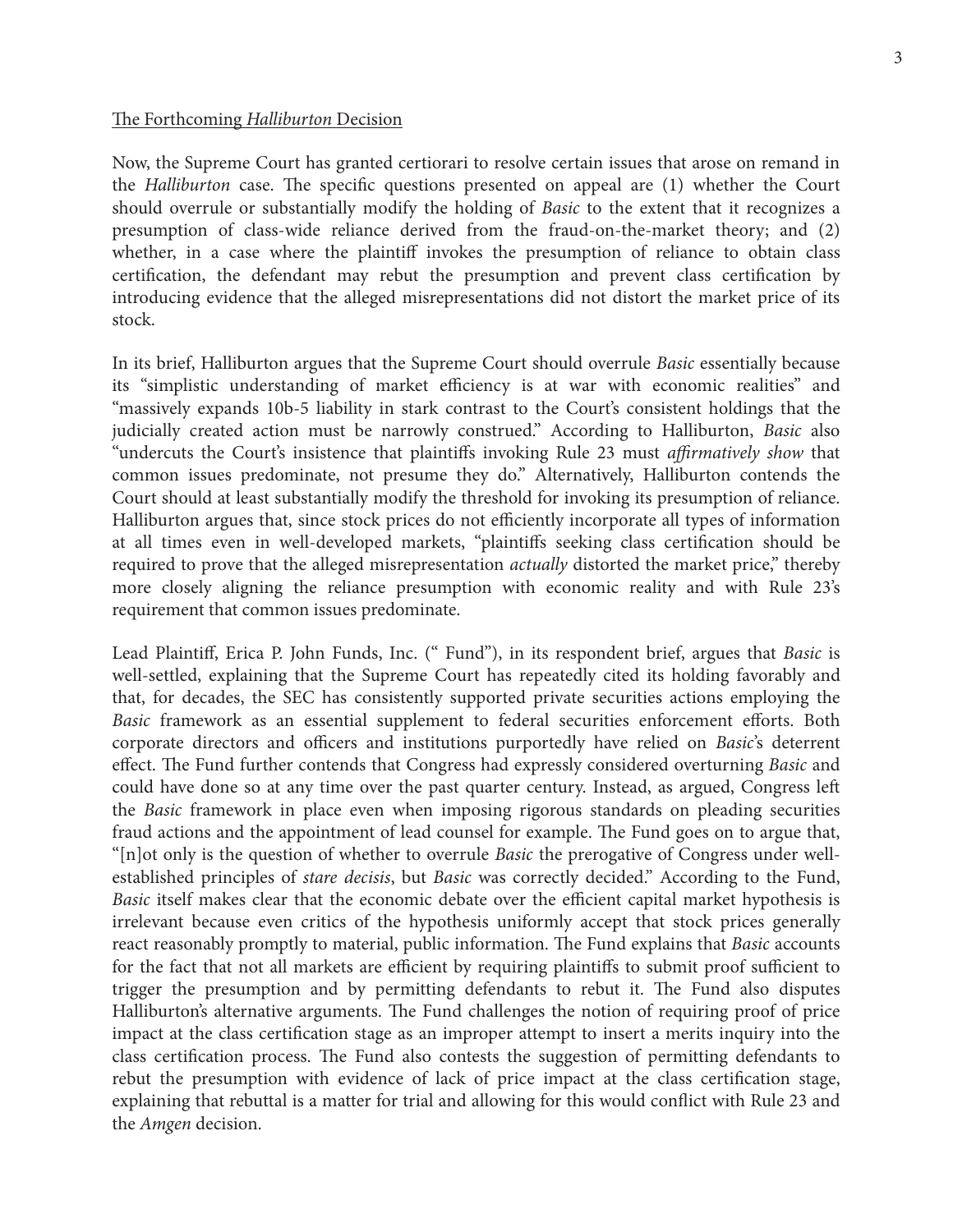#### *Halliburton*'s Potential Impact on Securities Litigation

There are several potential implications of the Supreme Court's forthcoming second *Halliburton* decision. First, if *Halliburton* overturns *Basic* and no longer permits reliance to be presumed based on the fraud-on-the-market theory, securities plaintiffs will have a significantly more difficult task in obtaining class certification. Some commentators believe plaintiffs will no longer have the ability to certify classes in connection with Rule 10b-5 actions, and others have suggested the impact would limit the need for D&O liability insurance. However, we should not expect the plaintiffs' securities class action bar to shift their focus to practice areas outside the realm of securities litigation. Throughout history, the plaintiffs' bar has been extremely resilient and nimble, and we can expect the plaintiffs' bar, and in particular the leading plaintiffs' firms, to respond with additional creative strategies. The leading securities litigation firms have already shown their ability to adapt to previous efforts at securities law reforms, including heightened pleading standards and other procedural obstacles pursuant to the PSLRA, as well as SLUSA's limitations for securities class actions.

## Certain Securities Claim Left Untouched by *Halliburton*

First, there are certain securities claims that will not be impacted even if *Halliburton* overturns *Basic*. For instance, we will not see any reduction in the frequency of Section 11 claims as a result of *Halliburton*. Section 11 expressly provides investors with a private right of action to seek damages in connection with a material untrue statement or omission in the registration statement required to be filed for any public offering of stock. Unlike in 10b-5 actions, plaintiffs need not prove reliance as an element of a Section 11 action. Accordingly, plaintiffs' firms will maintain an avenue to bring class actions for misrepresentations in IPOs and secondary offerings.

A rejection of the fraud-on-the-market presumption will not necessarily require plaintiffs to resort only to bringing Section 11 claims. We expect plaintiffs to continue filing 10b-5 suits on a class-wide basis. Reliance is an element of a 10b-5 claim based on an untrue statement of material fact; however, a plaintiff is not required to prove reliance when the 10b-5 claim is premised on a material omission. As explained by the Supreme Court in *Affiliated Ute Citizens of Utah v. United States*, when the circumstances primarily involve a failure to disclose, positive proof of reliance is not a prerequisite to recovery. 406 U.S. 128, 153 (1972). Instead, plaintiffs need only demonstrate that the facts withheld are material in the sense that a reasonable investor might have considered them important in the making of this decision. *Id.* at 154. The Supreme Court went on to explain that the obligation to disclose and the withholding of a material fact, alone without a showing of reliance, establish the element of causation in fact. *Id.* In other words, reliance can be presumed in the context of omissions without the need to resort to the fraud-onthe-market theory. Therefore, without the fraud-on-the-market presumption, plaintiffs seeking to certify a 10b-5 class will have an incentive to couch what would normally be viewed as an affirmative misrepresentation in terms of an omission. Of course, such attempts to recharacterize untrue statements as omissions will likely be challenged by defense counsel, and we anticipate increased litigation over this issue.

We should point out that if the new *Halliburton* decision only modifies the fraud-on-the-market presumption, securities plaintiffs may simply use the parameters set by the Supreme Court to plead reliance and possibly survive a motion to dismiss.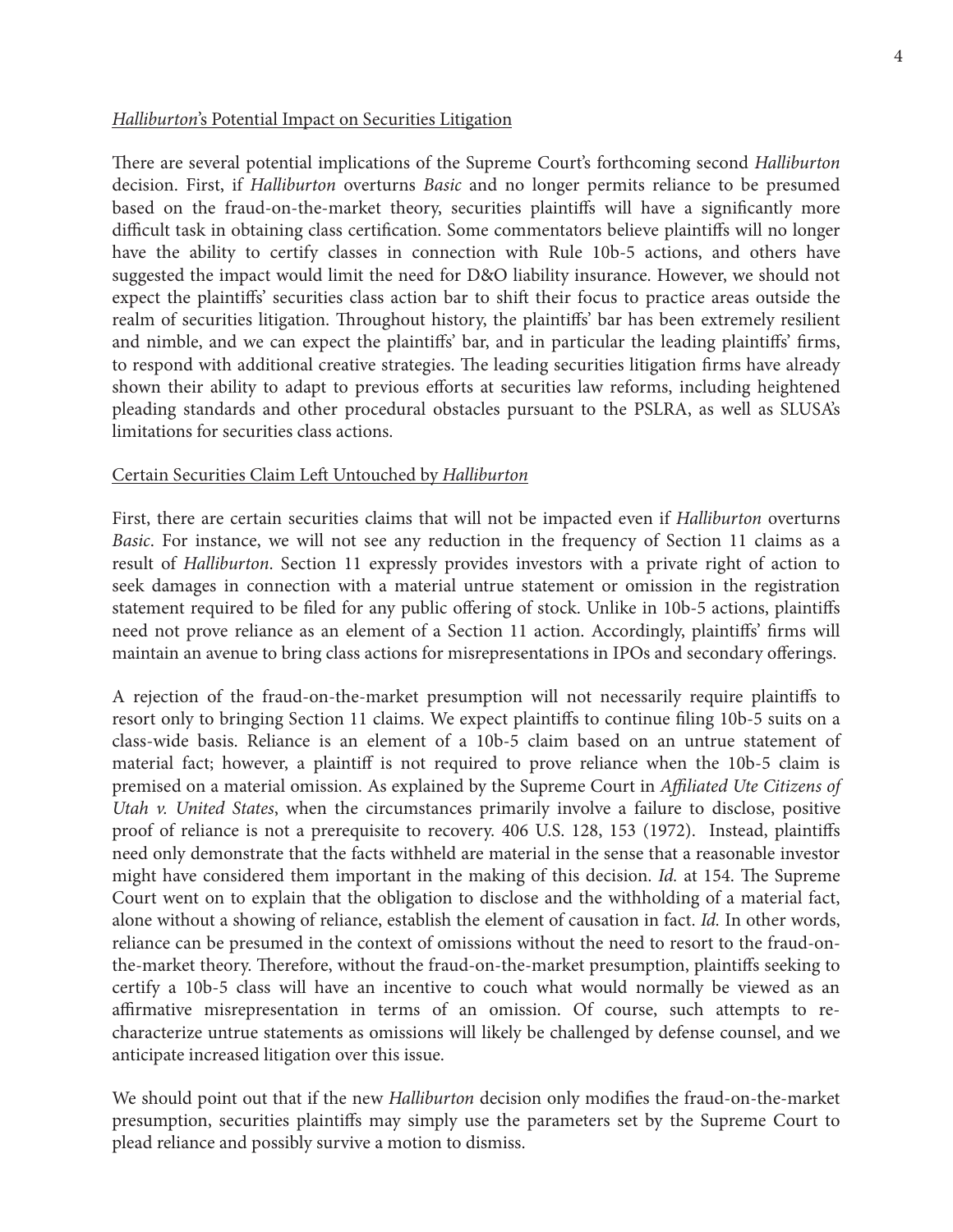## **Efforts to Circumvent Halliburton Outside the Courts**

Should *Halliburton* overturn *Basic*, the plaintiffs' securities class action bar also might respond by seeking to change the law. The plaintiffs' bar can attempt to do this in a number of ways. First, they can approach Congress to enact a law specifically recognizing the fraud-on-themarket presumption or specifically rejecting *Halliburton*, which likely would not be easy to accomplish. The plaintiffs' bar also could circumvent Congress entirely by seeking refuge from the SEC. For instance, plaintiffs' firms can request that the Commission amend Rule 10b-5 to recognize the fraud-on-the-market presumption, although the validity of this administrative law might be challenged if it directly contravenes the *Halliburton* decision. However, if *Halliburton* only limits the use of the presumption, the SEC alternatively may have wiggle room to provide guidance on the circumstances under which the presumption should apply. The plaintiffs' bar also might simply request that the SEC require companies to disclose whether or not their stock trades in an efficient market (for purposes of presuming reliance) in either their SEC filings or to be eligible for listing on a stock exchange.

### Shift to Individual Lawsuits and State Law Claims

We also note that, even if we were to have a significant decline in new class action filings, the plaintiffs' bar may still effectively prosecute individual securities lawsuits that in and of themselves could allege significant damages. As a result of the changes in the selection of lead counsel brought about by the PSLRA, plaintiffs' firms have cultivated close ties with institutional investors and achieved substantial recoveries for these institutions. We should expect these institutional investors to pursue individual cases where they have sustained large losses. These individual suits may take the form of separate single-plaintiff suits or a non-class action on behalf of a group of investors. Multiple individual investor actions could be filed in different federal and state courts throughout the country. Also, with a reduction in securities class actions, we are likely to see more securities suits filed in state courts, effectively reversing some of the impact of the Class Action Fairness Act, which expanded federal jurisdiction for class actions. Without the Act's applicability, securities plaintiffs may return to the pre-Act days of forum-shopping in state court. Similarly, class actions are further limited by SLUSA, which preempts state and common law claims in securities class actions and also broadens federal jurisdiction over class actions. Therefore, without the need to comply with federal statutes concerning class actions, we should expect not only more suits filed in state court but also more state and common law causes of action relating to securities fraud. Defending multiple lawsuits in a number of different jurisdictions may lead to inconsistent results based on either different legal standards or simply a different judge. This new landscape also may result in plaintiffs' firms seeking larger fee awards to account for their additional time and expenses incurred in bringing multiple lawsuits and litigating novel issues that may arise from *Halliburton*'s impact. In turn, expectations of larger fee awards may translate to larger individual settlements, as plaintiffs' firm likely will only agree to a number they believe sufficiently compensates them for their efforts.

Although the exposure from one significant institutional investor is not as significant as the loss attributable to an entire class of investors, such settlements and judgments may still be sizeable. Over the last several years, there has been a trend of large institutional investors opting out of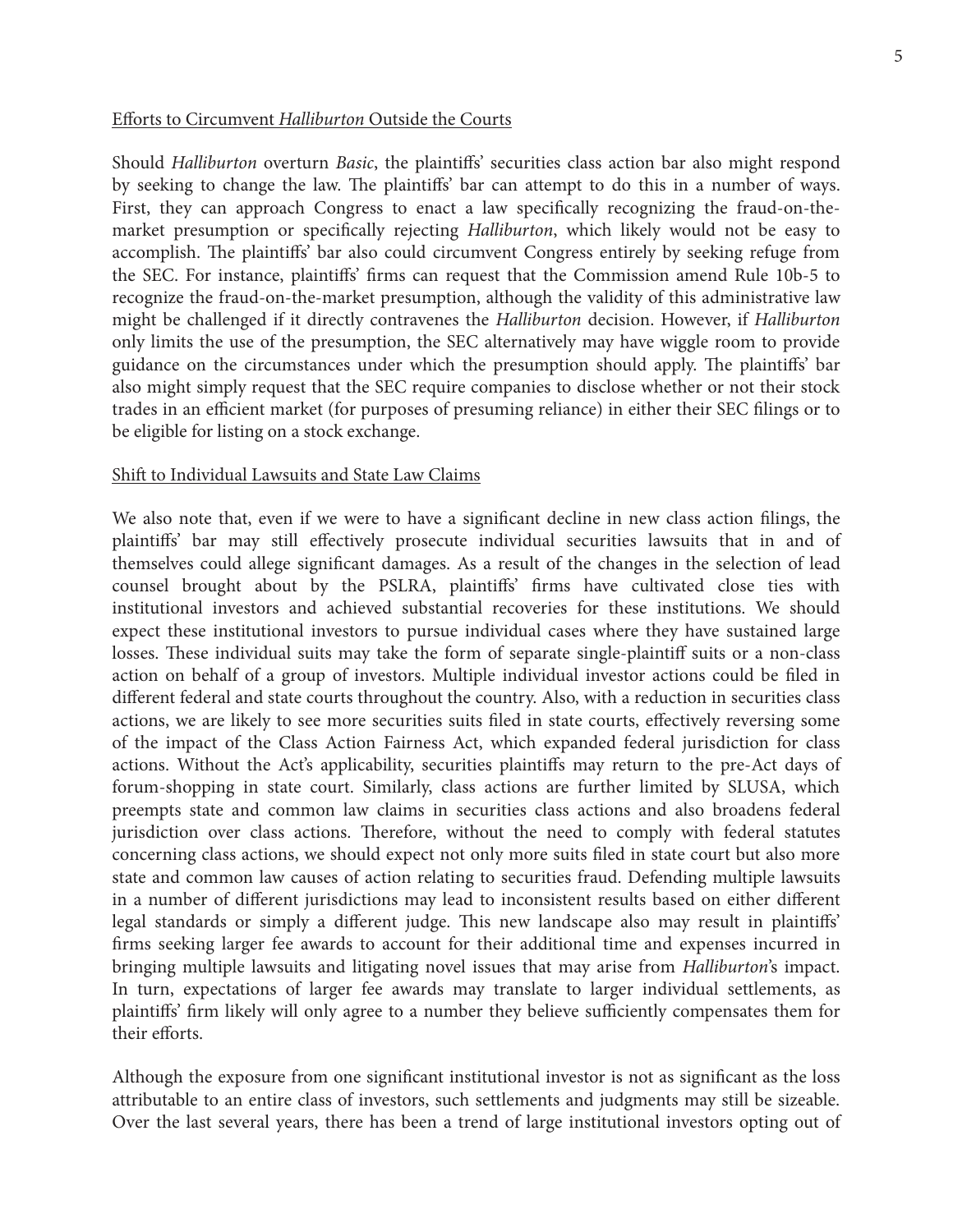class settlements in securities actions, particularly in litigation involving mortgage-backed securities. Large institutions that opt out of a class settlement typically will ultimately settle for a higher percentage of their investment loss as compared to the percentage of loss recovered through class settlement. Moreover, defending a series of lawsuits pending in multiple states may prove to be a more difficult and costly task than if the claims had been unified in a consolidated securities class action as part of the MDL process. Defending individual suits could be more expensive and more complicated in terms of the coordination of defense strategies, and achieving settlements through the mediation process would be exceedingly more difficult to accomplish.

Furthermore, public companies and their boards, as well as D&O insurers, prefer global peace from the class settlement mechanism. Class settlements are binding on members of the class that do not opt out of the class settlement, and most settlement agreements in securities class actions contain a low "blow" provision that makes the settlement contingent on very few opt outs. However, when an individual investor suit settles, the settlement has no binding effect on other putative class members. Instead, individual, non-class settlements may provide incentive for tagalong suits by other investors, particularly in the event the defendants were subject to an adverse decision, in which case other plaintiffs could seek to use the collateral estoppel doctrine to preclude the defendants from re-litigating the same issue in another lawsuit.

When faced with individual investor suits, in addition to difficulty in coordinating defense strategies and achieving consistent results, defendants also may have difficulty achieving consistent reasonable settlements. For instance, the amount of available D&O insurance could be an obstacle, as the defendants will attempt preserve limits for defense costs in certain cases while at the same time utilize available limits to achieve reasonable settlements. These circumstances would be similarly challenging when defendants seek settlement authority from their D&O carriers. The D&O carriers would be faced with the challenge of assessing appropriate settlement amounts without being able to necessarily predict the level of risk with respect to future related claims. Moreover, it might be more costly for insurance carriers to manage the claim process. As respects settlement, the carriers, like their policyholders, prefer the benefi t of a broad claim release to achieve global peace. Under these circumstances, the defendants and the D&O carriers will be unable to achieve global peace until the statute of limitations runs.

If the plaintiffs' bar files less class actions and more individual suits on behalf of institutional investors, who will protect the small investors and bring cases on their behalf? These investors would have significant obstacles pursuing remedies in Court for securities fraud. Therefore, such investors may look to the SEC for recovery. Since the SEC is not required to prove reliance in 10b-5 claims, any rejection of fraud on the market would not impact the Commission's ability to file enforcement actions. When the SEC settles enforcement actions, the Commission can establish fair funds to compensate investors. However, the size of such funds does not compare to the typical securities class settlement. This may lead to pressure on both the SEC to bring more enforcement actions and on Congress to provide the SEC with more power for purposes of achieving larger recoveries. We also note that SEC enforcement actions are less predictable than securities class actions.